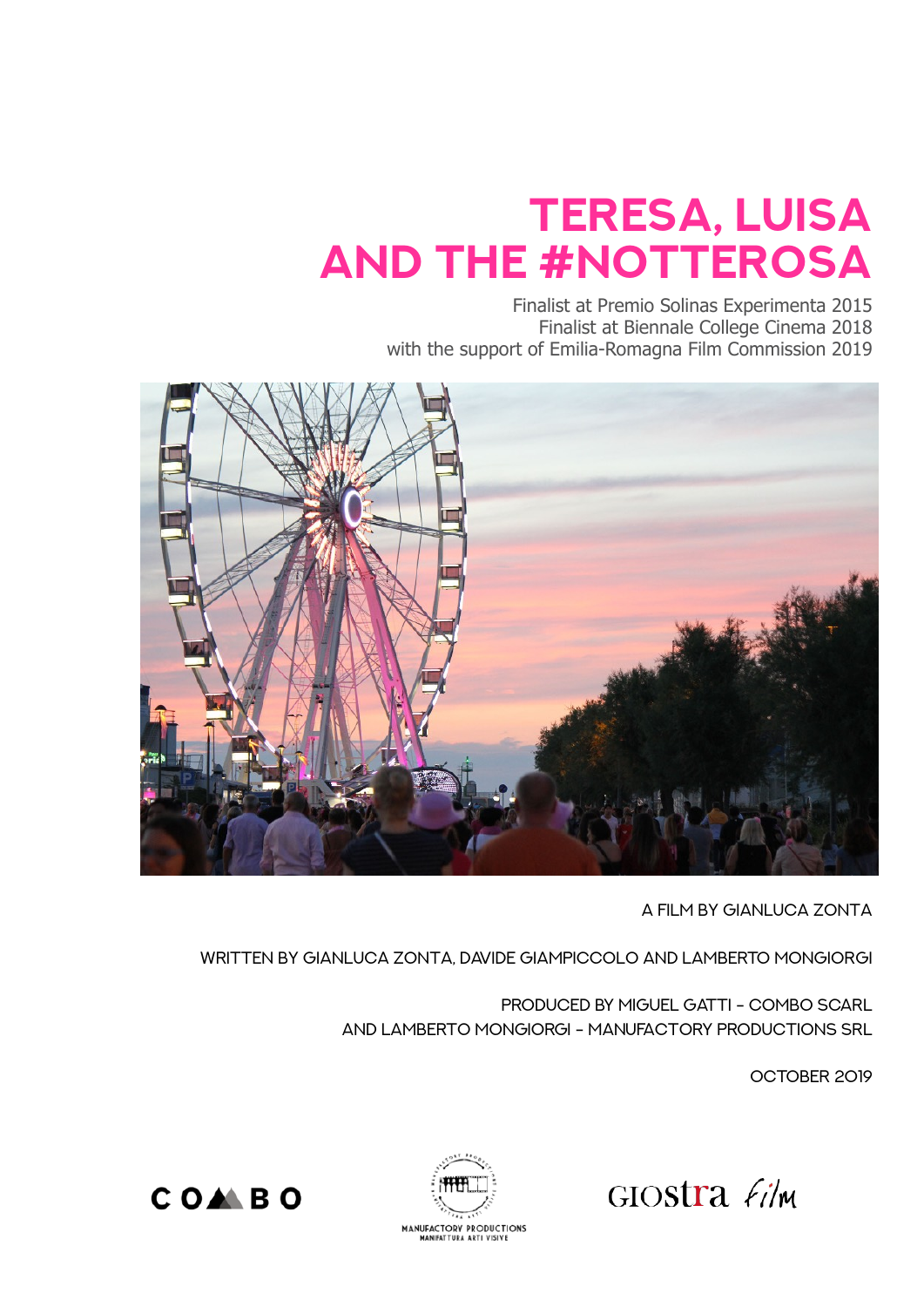Synopsis Consumer the Consumer the Consumer Consumer the Consumer the Consumer the Consumer the Mey, with their monotonous rhythms; the lunch is ready by 11.30 am with squaquerone of the cheese and boiled spinach as every Rimini, first days of July, the city is getting ready to celebrate the "Notte Rosa", the<br>New Year's Day of Romagna's coast inhabitants. But, at the "Sunset Boulevard" retirement home, this excitement is not felt and everything goes on like every other day, with their monotonous rhythms: the lunch is ready by 11.30 am with squaquerone cheese and boiled spinach as every friday's meal.

Luisa Galassi, cynical and suspicious 80 years old woman, former long-distance swimming champion and former hippie, sits alone in her wheelchair after she had broken her knee.

Mistreated by nurses and surrounded by catatonic old people, she does not want to live like this the rest of her life so she wants to find an exit way and just get it over with, in her own way.

Teresa Nanni, a stubborn but dynamic 85 years old woman, ex landlady, after have argued with her daughter Anita, because of the choice of her to get divorce from his husband, she decides to get in contact with an old friend with no contact since years, Lella, to find a person to talk. Lella does not answer the phone call and no one let her know anything.

Luisa, knowing the situation, asks Teresa to run away together, following a precise escape plan.

During a sunny afternoon, after a first attempt failed, the two women succeed in running away from the rest home.

They are soon intercepted by the owner of the rest home, Roger, but Teresa and Luisa are able to release from him thanks to the help of a trans person, SciuSciu. They reach the Rimini's Port by bus and here they hear at the loudspeaker on the beach the words "Two old women have been missed", said from the lifeguard who is also a Roger's friend.

The old ladies then, hide themselves in the pub run by SciuSciu, in which they are dress up like Thelma & Louise (like the characters from the movie). SciuSciu takes a picture of them and soon he publishes on his Instagram super-followed profile using the hashtag #TeresaandLuisa. This action will provoke a knock-on effect: in the whole city, the festive crowd begin to take pictures of the two women, helping accidentally their trackers.

Chased by Roger and his assistant Agatha (ukrainian head nurse), with no money, Teresa and Luisa keep following their daring escape. In the meantime, they challenge an Ukranian man in a three cards game, they cross the city by rickshaw, anaware about being monitored by the social media.

At the end they reach Lella's house where she is in a state of irreversible coma, kept alive by a machine. Teresa manages to keep the promise painfully made to her friend, thanks to Luisa's help.

After all the adventures of the night, the two ladies have gone beyond the mutual diffidence they felt at the beginning and they have become friends. For that reason, Luisa decides to give herself another chance and she can go back to the retirement home with Teresa.

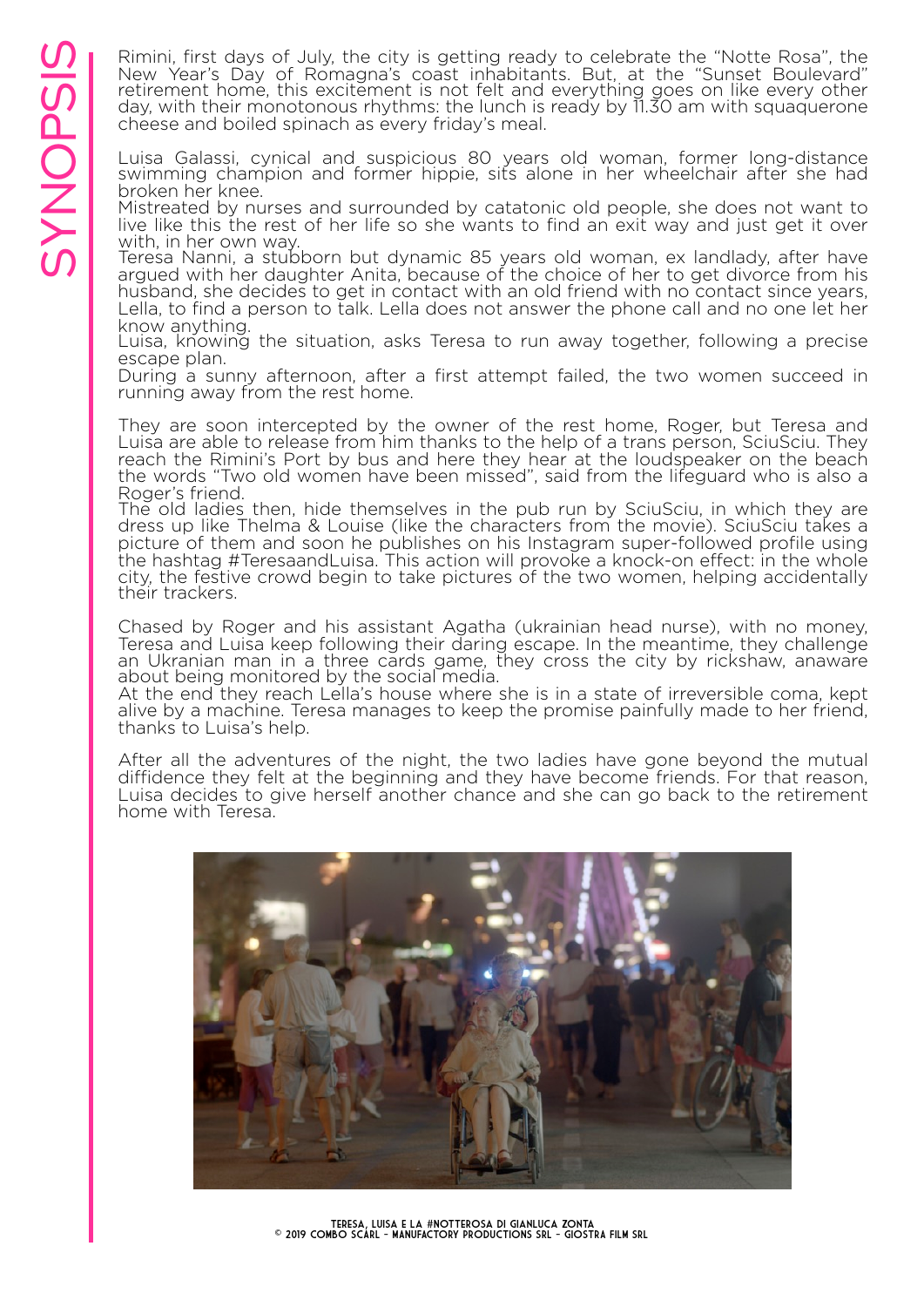*Teresa, Luisa e la #NotteRosa* is a dramatic, buddy-movie style, comedy that takes place in one night, with two unusual main characters during their getaway throughout Rimini in the middle of the "Notte Rosa" celebration, the greatest event of Romagna's summer. Within the end of the movie, the two old ladies become friends, changing forever their own lives.

Teresa, has always been a very proud person and with a special respect for the family, she cannot accommodate herself with changes and she does not tolerate the people who have a different point of view from hers.

Luisa, on the contrary, has spent her life as free spirit but now, with a knee issue that it will never recover, she feels like she lost forever her freedom and she has decided to kill herself, in her own way, getting back to the place where 50 years earlier she had a sport competition.

At the end of their escape, Teresa will have learned to ask people for help and to accept the difference between herself and the others putting aside her pride. Luisa instead, will accept her condition thanks to the new friendship with Teresa.

A very important theme is regarding the euthanasia, according to the point of view of two people that could find themselves at the same irreversible situation. And they manage it with delicacy and decision. Teresa's friend will was to end this situation when it would come up and then, thanks also to the practical Romagna's sense, they turn off the machines with no overthinking and second thoughts.

Another topic faced is the social networks role, more and more invasive in our lives. Here they are being used for tailing system, in a paradoxical way, keeping track of the two main characters who are ignoring what it is happening and creating around them a temporary virtually famous-aura in this re-post mechanism.

*Teresa, Luisa e la #NotteRosa* is a movie about the old age, a consideration about the elderly condition, the sense of acceptance and about the importance of friendships and comprehensions.

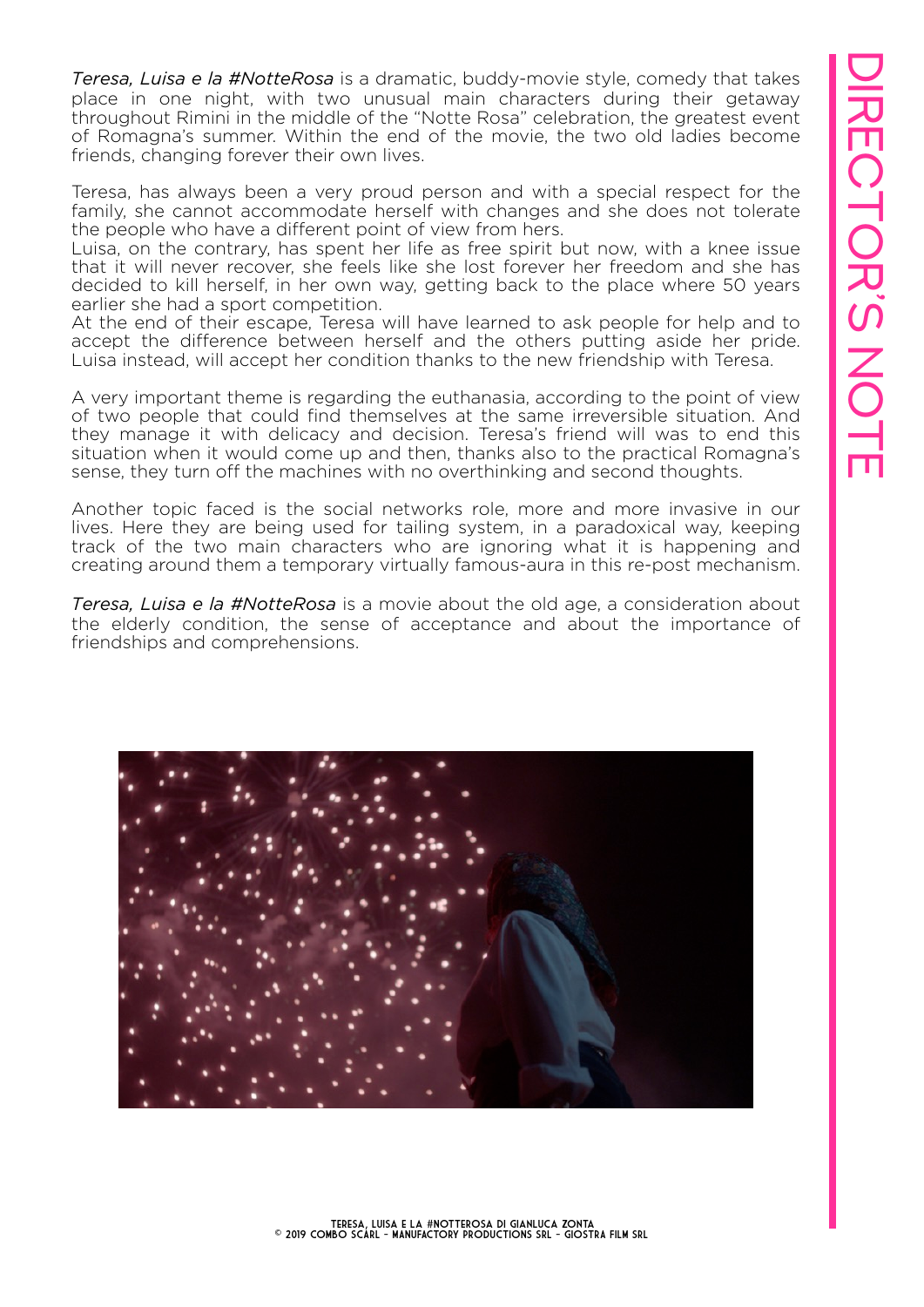

One of the main aspects of this story is the location: Rimini. The whole movie is filled with references and homages to the city (from the references at some Fellini's movie to some Romagna's typical sayings) and shows a city and his citizens. During the old ladies' itinerary, we are in the boardwalk and we cross other characteristic locations, during the very special night. Moreover, thanks to the social media employment in the story, the two pursuers will be able to track down the main characters just because they recognize the locations in the photos posted on Instagram.

The movie is a reflection upon time and changes, as well. The story is set in the 60's Italy, this is the economic boom period, that includes the 1968 and the "Isola delle Rose" (which Luisa in the plot is one of the foundresses). Later on, the '80s and '90s years will show up and with that the gradual increase of foreign tourists, especially from the east side. The year 2000 will see Teresa selling his hotel to Russian buyers. It will also be the crisis period for Roger, who will transform the hotel activity, inherited from his father, into a retirement home for elders just because more profitable all the year and not just in the summer break.

The film shows different types of figures of Romagna's scenery: hoteliers (Teresa), the beach boy (Roger), the manager of a classy pub (SciuSciu) and other personalities that will take us into the Riviera atmosphere.

The movie takes place, as said, during the celebration of the "Notte Rosa", the most waited event of Romagna's summer, which brings millions of tourists. The "Notte Rosa" is an unusual context for the old ladies aged 80 and 85. This situation will give them a chance to live a series of strange and grotesque situations during their path. Moreover, this could lead to a new charming appeal that embrace a wide range of audience.

For what concerns promotional activities, the idea is to shoot during the real night of the event "Notte Rosa", letting the two leader characters free to move, asking people around (previously informed) to take pictures of them and then make them public through Instagram with a specially created hashtag. The story trackers will catch the two women just thanks to the real online activity, a live-hunting. This inclusive game could be used as promotion campaig.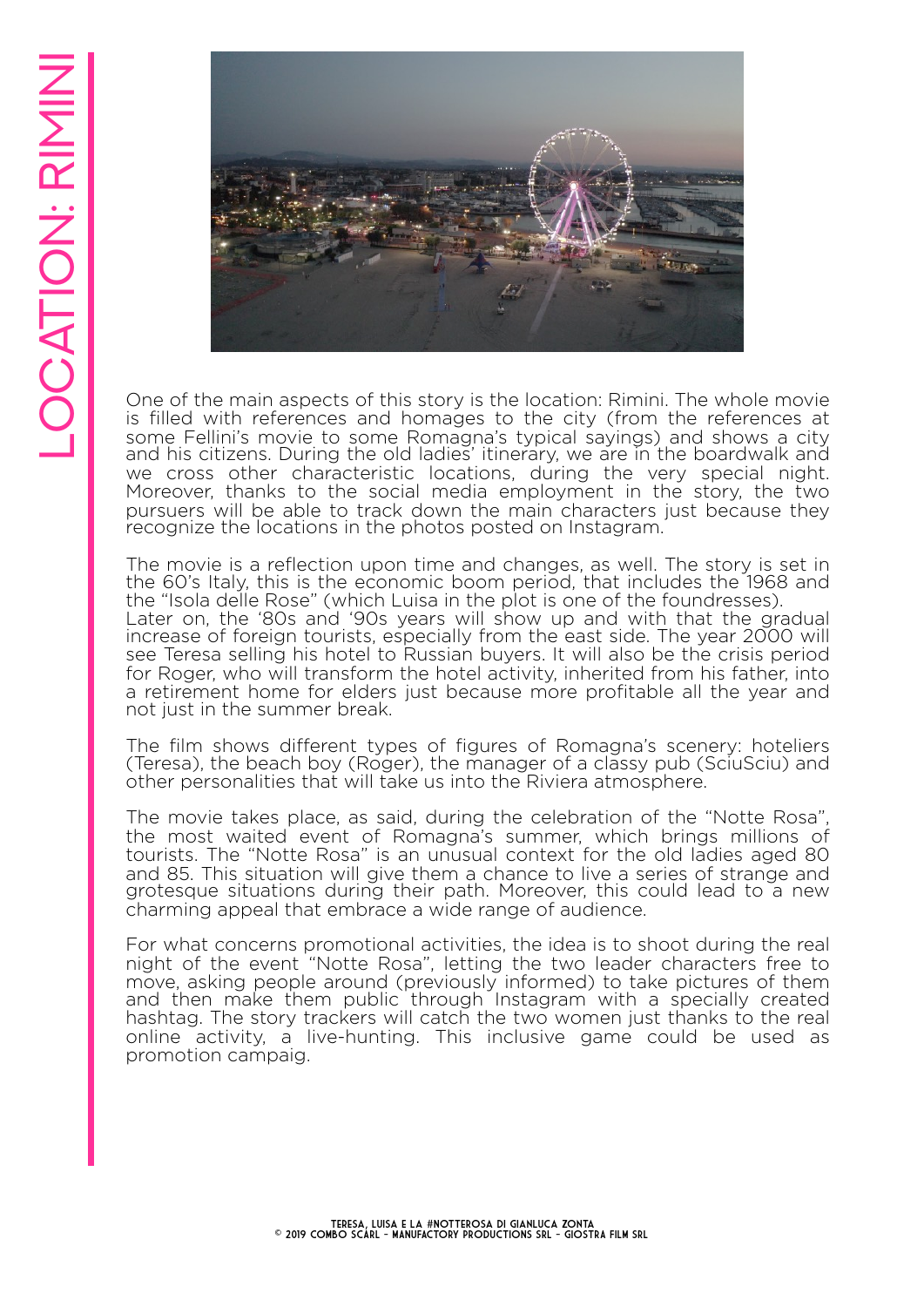#### **GIANLUCA ZONTA**  DIRECTOR AND SCREENWRITER

Born in 1980.

Graduated in Computer Science and in DAMS (Performing Arts – Drama, Arts, Music studies) at University of Bologna.

In 2008 attends the Master in cinema production "*Officinema - La Bottega dei Mestieri*" held by Cineteca di Bologna.

In 2016 takes a Master in Screenwriting "*Carlo Mazzacurati*" at University of Padova.



In 2009 he is the president of the "Associazione Culturale Retrobottega", which he found, an association born to promote and spread independent cinema. Since 2005 he is author of numerous short movies: *The Box of Dreams* (2005), *Reflex Life* (2006), *The Borderline* (2012), *A Quarter to Eight* (2015), *it's only a rolling tape* (2017).

In 2009-2010 he realizes the first Italian web series, *COPS*, a crime comedy series in 26 episodes. In 2016/17 he is the director of a new web series: *Green Dream*.

In 2015 reach the final position at Premio Solinas, Experimenta section, with the script of the full-length movie "*Teresa, Luisa e la #NotteRosa*", co-written with Davide Giampiccolo. The same project is finalist at Biennale College Cinema 2018/2019.

In 2019, the last short movie "*Pizza Boy*", which story is about a Georgian man that cannot carry his pregnant wife to the Hospital to give birth because of his job as pizza delivery and a series of unfortunate situations during the night. The work, produced by Combo with the contribution of Regione Emilia-Romagna Film Commission, starring Giga Imedadze and Roberto Herlitkza.

He works for many film sets: *Il Pasticciere* (2011) by Luigi Sardiello with Antonio Catania and Ennio Fantastichini; *Last Words* (2019) by Jonathan Nossiter with Nick Nolte as assistant director; *Eppideis* (2012) by Matteo Andreoli with Gianmarco Tognazzi; and *Rudy Valentino* by Nico Cirasola starring Claudia Cardinale, as first assistant director. In the role of production manager for the movies *Nomi e cognomi* (2013) by Sebastiano Rizzo with Enrico Lo Verso and Maria Grazia Cucinotta, and *In Grazia di Dio* (2013) by Edoardo Winspeare.

#### FILMOGRAPHY:

- **Pizza Boy** (Short movie/2019 Combo Cast: Roberto Hertlitzka)
- **it's only a rolling tape** (Short Movie/2017 Caffè Rubik, MaxMan Coop)
- **Green Dream** (Web Series/2017 Ass. Cine Teatro Sociale)
- **A Quarter to Eight** (Short Movie/2015 El Garaje)
- **The Borderline** (Short Movie/2012 Kaleidoscope Factory)
- **COPS** (Web Series/2 seasons/2009-2010 Gz Production)
- **Reflex Life** (Short Movie/2006 Gz Production)
- **The Box of Dreams** (Short Movie/2005 Gz Production)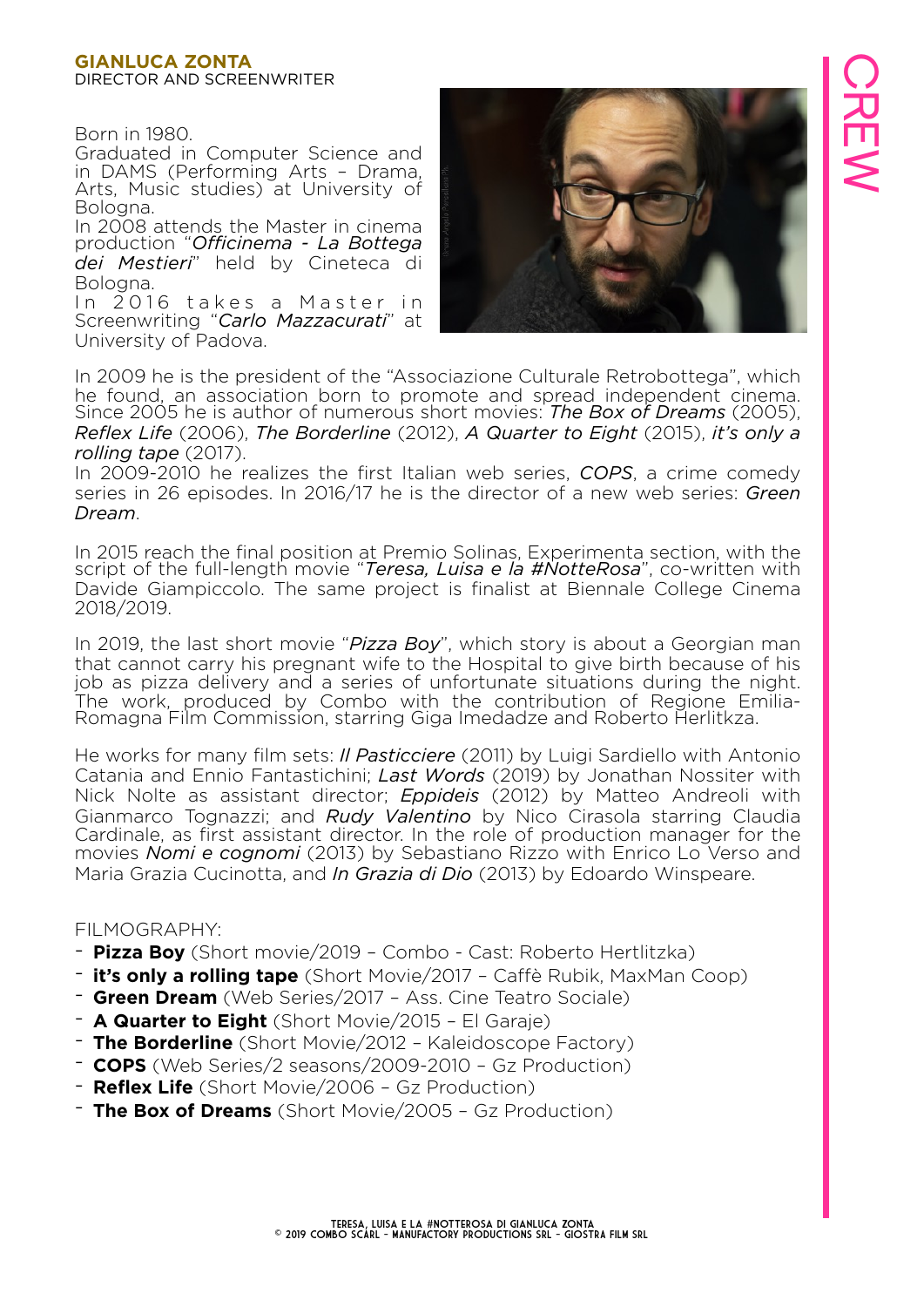### **SCREENWRITER**

**DAVIDE GIAMPICCOLO**<br>
SCREENWRITER<br>
Born in Rimini in 1982. C<br>
of Bologna.<br>
In 2011 is author and radi Born in Rimini in 1982. Graduated in Management Engineering at University of Bologna.

In 2011 is author and radio speaker of the web radio Almaradio od Bologna In 2013 he wrote humoristic articles for the online magazine *Così e Cosà*.

He has co-written with Gianluca Zonta the script for "*Teresa, Luisa e la #NotteRosa*" which reached the final stage at the contest Solinas experimenta.

In 2015 he wrote the web serie *Love 2.0* with Gianpiero Alicchio.

#### **LAMBERTO MONGIORGI**

PRODUCER AND SCREENWRITER

Born in Bologna in 1984, experiences his first cinema productions working in Rome at *Cinecittà Studios*: advertisings, documentaries, short and full-length movies, 3D animations or stereoscopic 3D animations, occupying different roles in production and directors units.

Moved in London, he specializes in Director of Photography and Editing creating fashion videos, musical videoclips, short documentaries, short movies and web series.

In 2014 he found the Independent Production Company *Manufactory Production* where he produces and realizes documentaries, short movies, videoclips, fashion videos between Bologna and London.

In 2015, *I Am Not Alone Anyway* by Veronica Santi, is the first docufilm about Francesca Alinovi's life produced by Manufactory.

In 2016 he co-produced the short movie *A casa mia* by Mario Piredda, winning at the section Best Short Movies 2017 at David di Donatello Awards. In 2017 he is associated producer of *Mon clochard*, a short movie by Gian Marco Pezzoli, and director of photography of the fashion video *not(e)for a dreamer* by Enrico Poli, winner of numerous international festivals.

In 2018 he is in a production of *Cinematti – Una storia folle* by G.R Bartocci; and in a co-production of the short movie *Il fagotto* by Giulia Giapponesi. About the series of documentaries *I tre archittetti* by Francesco Coversano and Nene Grignaffini, he is the director of photography while he is among the finalists for the movie *Teresa, Luisa e la #NotteRosa* by Gianluca Zonta at the Biennale College 2018/2019.

In 2019 he co-produces the documentary *Shelter: Addio all'Eden*, by Enrico Masi, in collaboration with Rai Cinema and distributed by Istituto Luce, the movie has been selected in various international festivals.

Currently he is working on the full-length movie *Teresa, Luisa e la #NotteRosa* by Gianluca Zonta and he is the director of the documentary *74°41' Sud – 164°06' Es*t.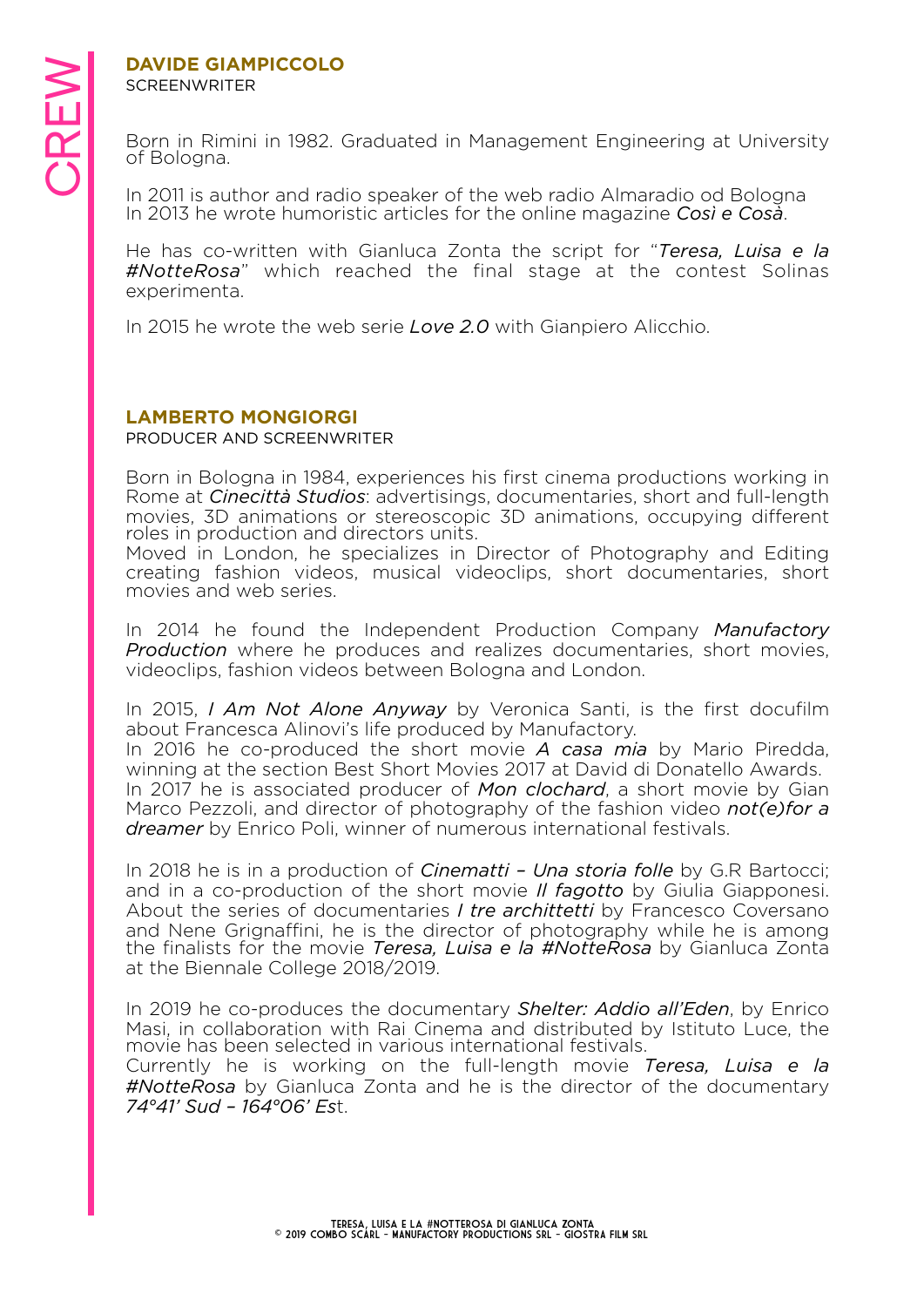Born in Rome in 1976. He starts working in cinema productions between Bologna and South America, directing documentaries like *El cerro rico de Potosì* and *Huari*, made as university project and sponsored by Ministry of Foreign Affairs and Italian Embassy in Lima.

In 2008 co-directed with Marcello Dapporto and Matteo Pasi the documentary *Ishak*, made in collaboration with "Un ponte per". The film received special mentions at Iceberg festival (2009) , Officinema (2008), Visioni Italiane (2009) and received the "best Italian production" award at Terra di Tutti Film Festival in 2009.

Between 2010 and 2016 he works in numerous sets such as *L'uomo che verrà* and *Genius Bononiae* by G. Diritti, *Fedele alla linea* and *Gli Asteroidi* by G. Maccioni, *Il Vegetariano* by R. Sanpietro. In addition to documentaries and fiction movies, he also worked on important commercials like *Barilla 2017* directed by Gabriele Salvatores.

In 2013 he founds *El Garaje Produzioni* in Bologna, for which he is the president. *El Garaje Produzioni* restores an abandoned warehouse and converts it in a sound stage with all the equipment, providing the city of an important resource, it becomes a Service provider and creates professional occasions of growth for the people who work there.

In 2016 he founds the society *Combo*, in partnership with Enrico Galli and Fabio Carotenuto, which is now partner of a wide range of production companies in Bologna for development and realization of cinema and commercial products. In the same year, thanks also to dual citizenship (Italian and Chilean), he founds in Santiago de Chile *Key Production* company whit the aim of creating a great connection between the two countries, Europe and South America.

#### **ARIANNA QUAGLIOTTO**

HEAD OF DEVELOPMENT

Born in Montebelluna (TV) in 1993. She moved in Bologna to attend cinema studies in DAMS, she starts working on independent production sets, initially with *Livia Film Association*, afterwards collaborates with *El Garaje Produzioni* taking part in the short movie *Ora* by Tancredi Piovesan with Ivano Marescotti. In 2016 she attends a film production course that brings her to work with *Bo Film*. In 2017 she takes part on *Lo zecchino siamo noi* movie set, a film by Marzia Toscano, produced by Kobalt Entertainment, as production secretary.

Since 2018 she works with *Combo* as administrator and project manager. With *Combo* she realizes the short movie *Pizza Boy* directed by Gianluca Zonta, occupying the rule of general manager and follows the development of various other projects, among which *Teresa, Luisa e la #NotteRosa.*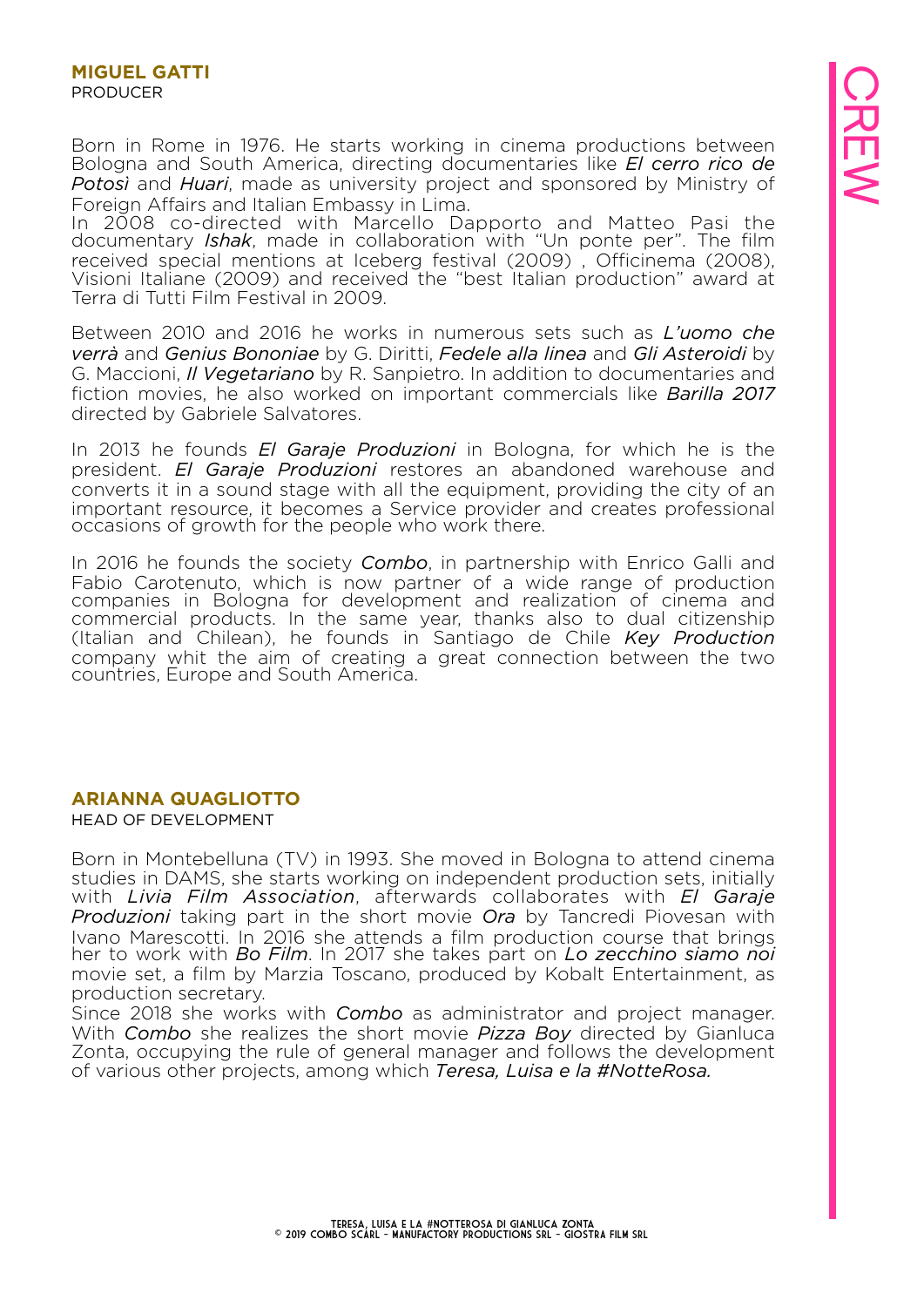#### **COMBO**  PRODUCTION COMPANY

**Combo** Society born in 2016, has actively worked in cinema productions, creating workshops and professional meetings with experts and apprentices.

#### FILMOGRAPHY

2019

Documentary I Gatti by Germano Maccioni [IN DEVELOPEMENT] Production: Combo, Winner of the Mibac Ban for co-productions Italy- Chile

Short Movie Pizza Boy by Gianluca Zonta Productions: Combo, MaxMan Coop, Gz Production, Horizon, Indici Opponibili Winner of Regional Ban for productions Emilia-Romagna Film Commision

Short Movie Il Fagotto by Giulia Giapponesi Associate production Productions: Maxmann Coop, Combo and Manufactory Productions

#### 2018

Short Documentary Da Teletorre è tutto! by Vito Palmieri Technical Service Production: Articolture

TV Show Inseparabili with Carlo Lucarelli Tecnical Partner Productions: Sky Arte and Bottega Finzioni

Film Zen sul ghiaccio sottile by Margherita Ferri Technical Partner Production: Articolture

Short Movie Mon Clochard by Gian Marco Pezzoli Associate production Productions: Articolture, Manufactory Productions, Combo and Sayonara

#### 2017

Organizzazione del workshop con il direttore della fotografia Roberto Cimatti

Short Movie L'incontro by Michele Mellara, Alessandro Rossi Collaboration Production: Mammut Film

Videoclip Mikeymouse di Angela Baraldi by Roberto Carta Development and production Production: Combo

Spot Conad by Pupi Avati Transport and logistics services Production: Duea Film

2016 Short Movie A Casa Mia by Mario Piredda Productions: Articolture, Combo, Manufactory Productions

Film Caro Lucio ti scrivo by Riccardo Marchesini Technical, logistics and scenographic services Production: Giostra Fim

Film Gli Asteroidi by Germano Maccioni Co-producer and technical, logistics and scenographic services provider Production: Articolture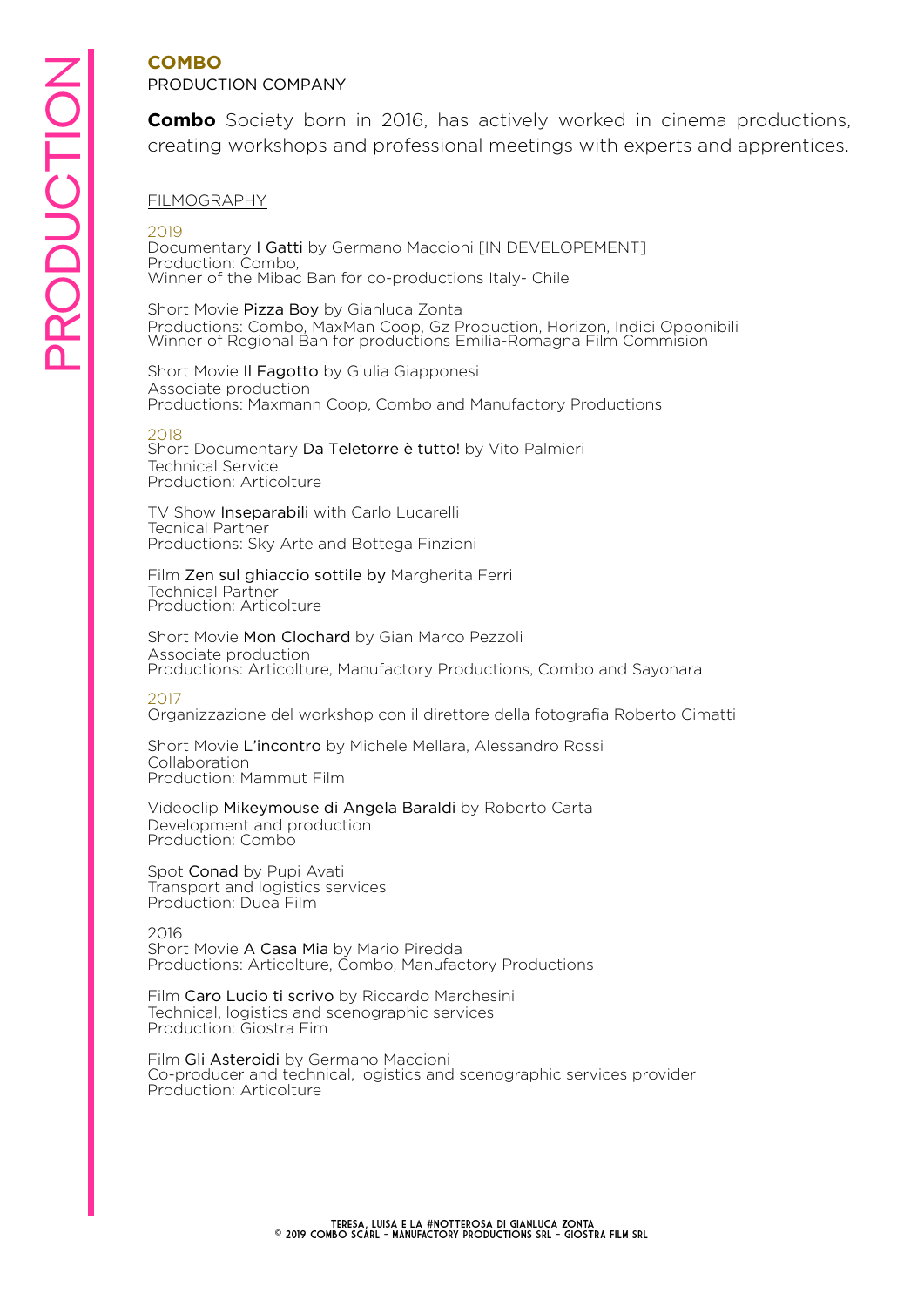# PRODUCTION**PRODUCTION**

#### **MANUFACTORY PRODUCTIONS SRL**

PRODUCTION COMPANY

**Manufactory Productions** is an independent production company located in Bologna, founded in 2014 by Lamberto Mongiorgi.

Bringing together international experiences, technology and manufactory traditions of the area, Manufactory production is dedicated to research, storytelling and creations of visual cinematographic experiences.

#### FILMOGRAPHY

#### 2019

Documentary Shelter - Rifugio by Enrico Masi Productions: Caucaso, Manufactory Productions, Ligne 7 (Francia) Distribution: Rai Cinema, Istituto Luce

#### 2018

Documentary Cinematti - Una storia folle by G. R. Bartocci Production: Manufactory Productions

Short Movie Il Fagotto by Giulia Giapponesi Associate Production Productions: Maxmann Coop, Combo and Manufactory Productions

#### 2017

Short Movie not(e) for a dreamer by Enrico Poli Productions: Whitecoat (UK) e Manufactory Productions

Short Movie Mon Clochard by Gian Marco Pezzoli Associate Production Productions: Articolture, Manufactory Productions, Combo and Sayonara

Documentary I Am Not Alone Anyway by Veronica Santi Production: Manufactory Productions Distribution: I Wonder Pictures

#### 2016

Short Movie A Casa Mia by Mario Piredda Productions: Articolture, Combo, Manufactory Productions

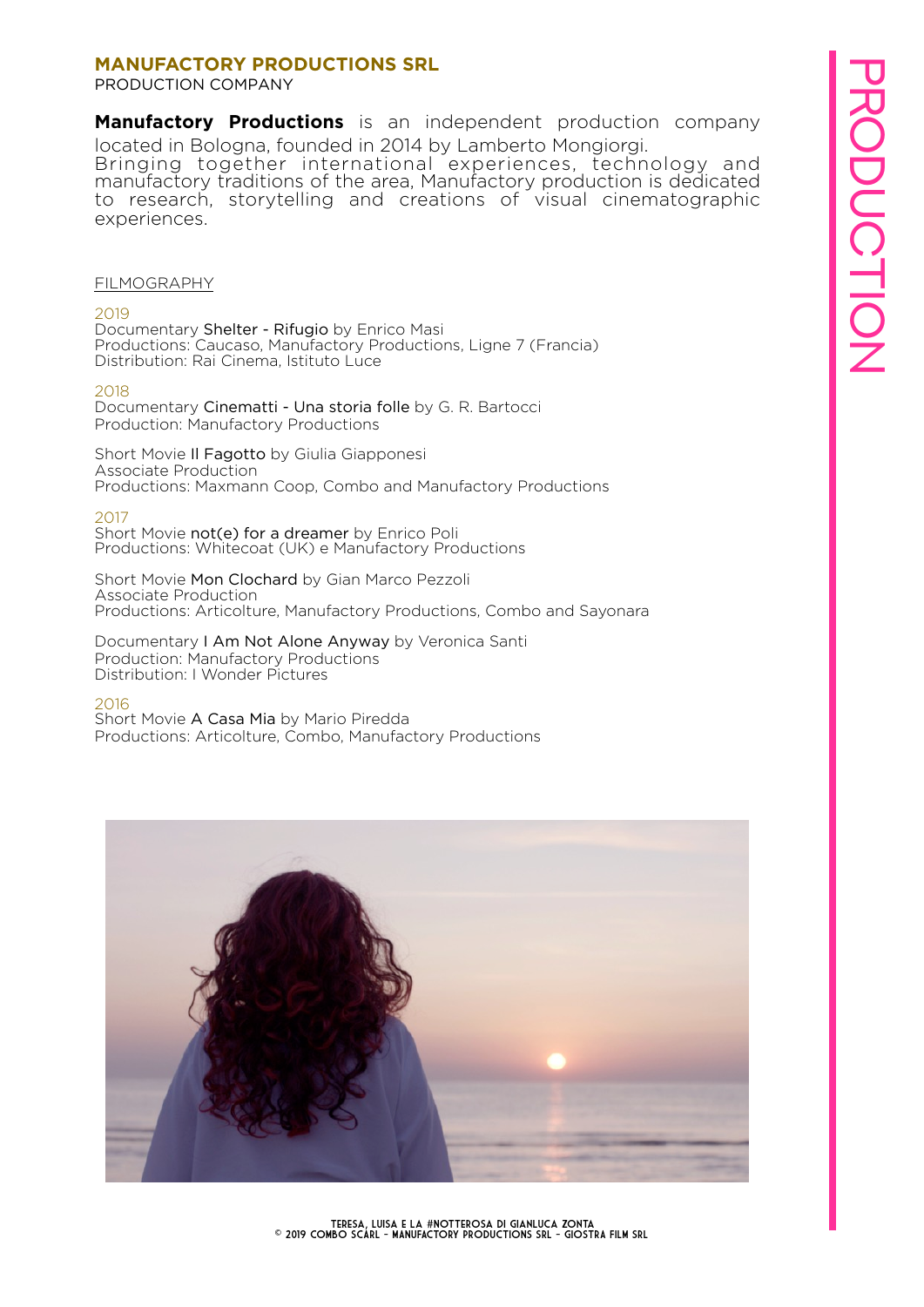#### **GIOSTRA FILM**  ASSOCIATE PRODUCTION COMPANY

**Giostra film** is a production company committed to create and realize audiovisual contents intended for promotion and entertainment.

It has conceived and realized video contents for important Italian institutions like University of Bologna, Ministry of Health, National Transplant Center, Emilia- Romagna Region as well as important agencies which have required help about promotional and training videos.

Giostra itself produces commercials, videoclips, audiovisual footage with a special attention concerning new languages and new media.

His productions have been broadcasted by some main Italian television networks such as Rai – Radio Italian television, Mtv Italy, Tv2000, Mediaset, Sky, TMC, etc..

Giostra is specialized in idealization, creation and distribution of documentary for cinema and television which contributes to carrying on cultural projects regarding enhancement of the territory. The projects of interest are short and medium-length fictions which have received important national and international recognitions.

Moreover, Giostra is active on the organization of cultural events such as festivals and theatrical exhibitions; for four years is managing the organization of the Theater Season of Molinella Auditorium.

#### FILMOGRAPHY

#### 2019

Docufiction Amati Fantasmi by Riccardo Marchesini Production: Giostra Film Winner of the regional ban for productions of Emilia-Romagna Film Commission

#### 2017

Film Caro Lucio ti scrivo by Riccardo Marchesini Production: Giostra Fim Winner of the regional ban for productions of Emilia-Romagna Film Commission

#### 2014

Docufiction Paese Mio by Riccardo Marchesini Production: Giostra Film

#### 2012

Documentary Voci in nERo – L'Emilia-Romagna nelle pagine del noi by Riccardo Marchesini Production: Giostra Film

#### 2010

Documentary Buio in sala by Riccardo Marchesini Production: Giostra Film

#### 2009

Documentary L'Emilia-Romagna nel Cinema di Pupi Avati by Riccardo Marchesini Production: Giostra Film

#### 2005

Videoclip Solo per te - Francesco Tricarico by Riccardo Marchesini Productions: Vittorio Costa, Giostra Film

#### 2004

Shot Movie Gli Ultimi by Riccardo Marchesini with Umberto Bortolani, Vito, gemelli Ruggeri, Pippo Santonastaso, Carla Astolfi Productions: Istituto Luce, Regione Emilia-Romagna, Giostra Film

#### 2000

Shot Movie Bocca di Rosa by Riccardo Marchesini with Vito Production: Giostra Film